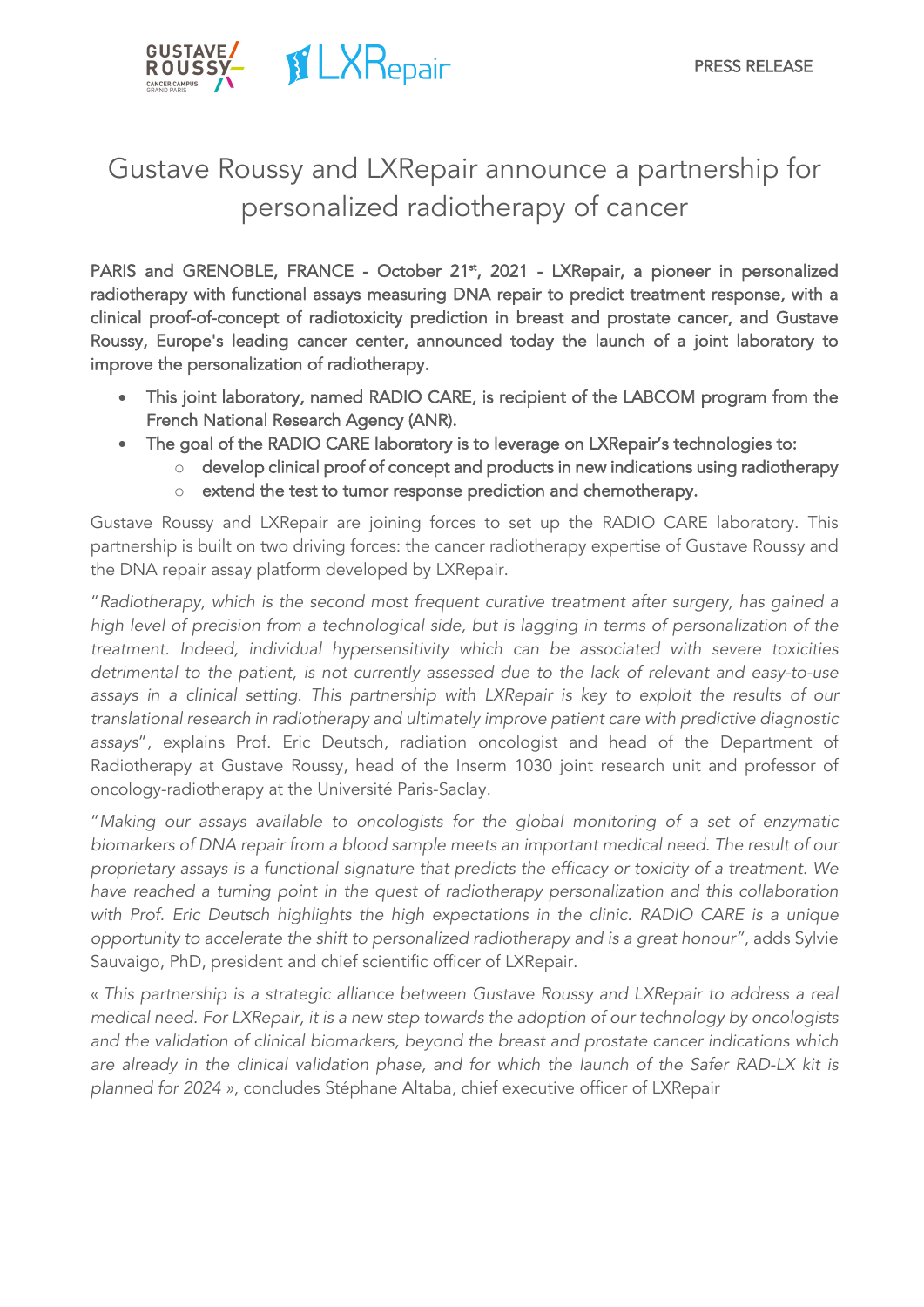

## About LXRepair

---

LXREPAIR is a biotech company developing in vitro diagnostic (IVD) assays to predict cancer therapy outcomes. Its innovative assays are based on functional signatures of DNA repair biomarkers that can be detected on a biochip, from a blood sample or a tumor biopsy. In contrast to the genomic approach, the functional approach captures the actual activity DNA repair mechanisms. This approach makes LXRepair's assays more relevant and actionable than other non-functional DNA repair assays. This diagnostic information will enable the oncologist to personalize the patient's radiation or chemotherapy treatment.

LXRepair has several clinical studies underway. The RIT clinical trial, whose principal investigator is Prof. Nicolas Magné at the Lucien Neuwirth Cancer Institute (Saint-Priest-en-Jarez, France), aims at identifying biomarkers of severe late radiotoxicity. The ChemRadAssay prospective clinical trial, conducted in collaboration with the Hospices Civils de Lyon, the Claude Bernard University, the Grenoble Hospital and the Léon Bérard Center, aims to identify biomarkers of radio-chemotoxicity and radiochemoresistance in head and neck cancers

LXRepair was founded in 2013 and is supported by Cancéropôle CLARA, Bpifrance, Agence Nationale de la Recherche, Région Auvergne Rhône-Alpes, KREAXI, CEA-Investissement, XPAND INVESTMENT Ltd, Grenoble Angels, Savoie Mont-Blanc Angels, Gentiane Participation, BADGE and individual investors.

#### www.lxrepair.com

#### LinkedIn

### About Gustave Roussy

Ranked first in Europe and fifth in the world in the fight against cancer, Gustave Roussy is a global center of expertise entirely dedicated to cancer patients. The Institute is a founding pillar of the Paris Saclay Cancer Cluster. A source of therapeutic innovations and diagnostic advances, the Institute treats nearly 50,000 patients each year and develops an integrated approach between research, care and teaching. An expert in rare and complex cancers, Gustave Roussy treats all cancers at all ages. It offers its patients personalized care that combines innovation and humanity, taking into account not only treatment but also physical, psychological and social quality of life. With 3,200 professionals working at two sites, Villejuif and Chevilly-Larue, Gustave Roussy brings together the expertise required for top-level cancer research; a quarter of the patients treated are included in clinical trials.

http://www.gustaveroussy.fr

Twitter, Facebook, LinkedIn, Instagram

Press contact **LXRepair** Ophélie Philipot 00 33 (0)6 70 07 87 47 Ophelie.Philipot@comopi.tech

Gustave Roussy Claire Parisel